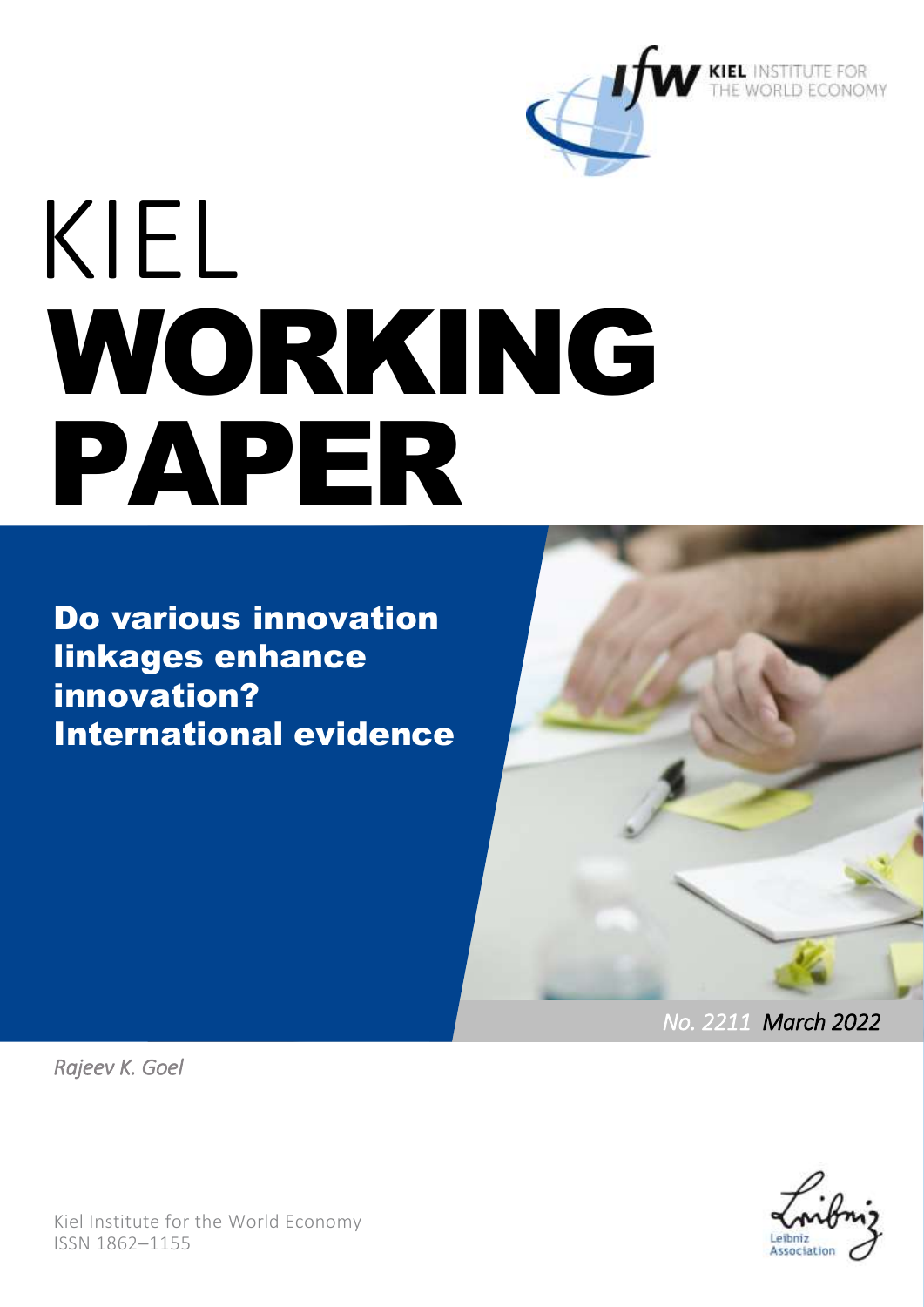

## ABSTRACT

### DO VARIOUS INNOVATION LINKAGES ENHANCE INNOVATION? INTERNATIONAL EVIDENCE

*Rajeev K. Goel*

Whereas various drivers of the international innovative activity have been studied in the literature, our understanding of the contributions of different innovation linkages to innovation deserves more attention. Are the different innovation linkages equally complementary to research inputs in fostering innovation? This paper addresses the contributions of different innovation linkages to innovation, across two different measures of innovation. We find that a broader index of innovation linkages shows positive and significant spillovers on innovation, while joint ventures and university-industry collaborations fail to exert a significant influence. These spillovers are reinforced by the positive and expected impacts of R&D spending. In other results, greater venture capital investments boost innovation in most cases, while more FDI boosts one type of innovation output. These findings are uniquely shown to be sensitive across least- and most innovative nations when a quantile regression is employed. Implications for technology policy are discussed.

Keywords: patents; innovation; innovation linkages; R&D; joint ventures; university-industry collaboration

JEL classification: O31; O33; O38

Department of Economics, Illinois State University, Normal, IL 61790-4200, USA *Email[: rkgoel@ilstu.edu](mailto:rkgoel@ilstu.edu) [www.economics.illinoisstate.edu](http://www.economics.illinoisstate.edu/)*

#### Rajeev K. Goel

Kiel Institute for the World Economy, Kiellinie 66 D-24105 Kiel, Germany *Email: rajeev.goel@ifw-kiel.de [www.ifw-kiel.de](http://www.ifw-kiel.de/)*

*The responsibility for the contents of this publication rests with the authors, not the Institute. Since working papers are of a preliminary nature, it may be useful to contact the author of a particular issue about results or caveats before referring to, or quoting, a paper. Any comments should be sent directly to the authors.*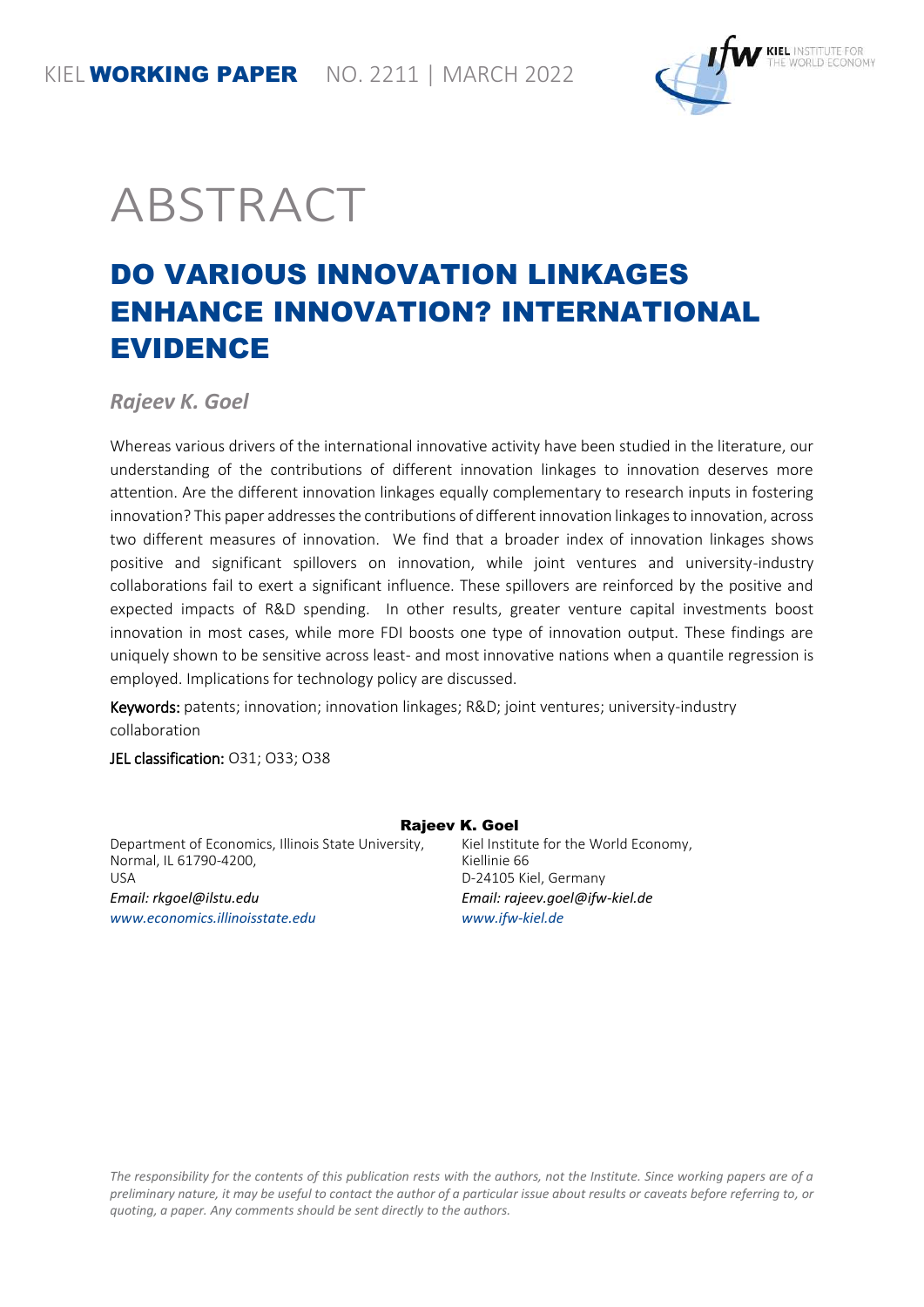

#### **1 Introduction**

The continued importance of technological change globally to tackle microeconomic and macroeconomic issues has researchers and policymakers keenly interested in supporting and boosting innovation. As new challenges emerge with diseases, the environment, sustainability, space exploration, etc. new and better means are needed to meet them.

Whereas many initiatives, such as research subsidies, have shown to yield dividends, the differing innovation rates across nations (and even over time for a given nation) and the inability to find solutions to some lingering problems (e.g., a cure for the common cold) have underscored the need for continued attention to the process of research. It is in this respect that the current work attempts to add to the existing body of research. Specifically, we examine the spillovers from innovation linkages on innovation. Innovation linkages capture indirect (formal and informal) channels that impact innovation. These could be networks or other support mechanisms. They would complement the direct returns from R&D spending on innovation. For example, innovation linkages could emerge from geographic concentration of firms in certain clusters, which would lower the costs of formal and informal knowledge flows that facilitate innovation (see Chandrashekar and Bala Subrahmanya (2019)). Effective allocation of research resources is contingent upon a correct accounting of the costs and benefits of such endeavors. Key questions addressed are:

- Are the different measures of innovation output equally affected by innovation linkages?
- Do least innovative and most innovative nations respond similarly to innovation linkages?

To address these questions, this paper uses data on a large sample of countries and addresses the contributions of different innovation linkages to innovation, across two different measures of innovation.

The measurement of science-technology linkages has been a challenge (see, for example, Fan et al. (2017), Meyer (2006)) and this research contributes in this regard. The key underlying reason is that the sources of knowledge and technology spillovers are many, ranging from spatial, formal and informal, etc., and all these vary by industry, technology, region, institutional setup, etc. Thus, it is nearly impossible for any single measure to capture the different dimensions.

This research can be seen fitting into the innovation spillovers literature, which has a substantial body of theoretical work (D'Aspremont and Jacquemin (1988), Griliches (1992)). A better understanding of innovation spillovers would result in a better accounting of the costs and benefits of research, both socially and privately (Antonelli (2006), Antonelli and Link (2015), de Groot et al. (2001), Döring and Schnellenbach (2006), Fischer and Varga (2003), Henderson (2007), Mowery et al. (2001), Sakakibara (2003), Singh (2005), Skare and Soriano (2021)). Broadly speaking, knowledge might diffuse via trade (impersonal or unintended diffusion) or via deliberative collaborative efforts (e.g., university-industry collaborations).

Overall, different empirical studies in the literature have captured specific dimensions of research spillovers in terms of their impacts on different performance dimensions. The underlying difficulty is that the channels of spillovers are varied, with some more readily prone to measurement than others, and that the spillovers diffuse differently over time. This paper adds to this body of work by comparing the relative innovation-productivity of different innovation linkages across a large sample of nations, while also accounting for how innovation may be differently captured. An evaluation of the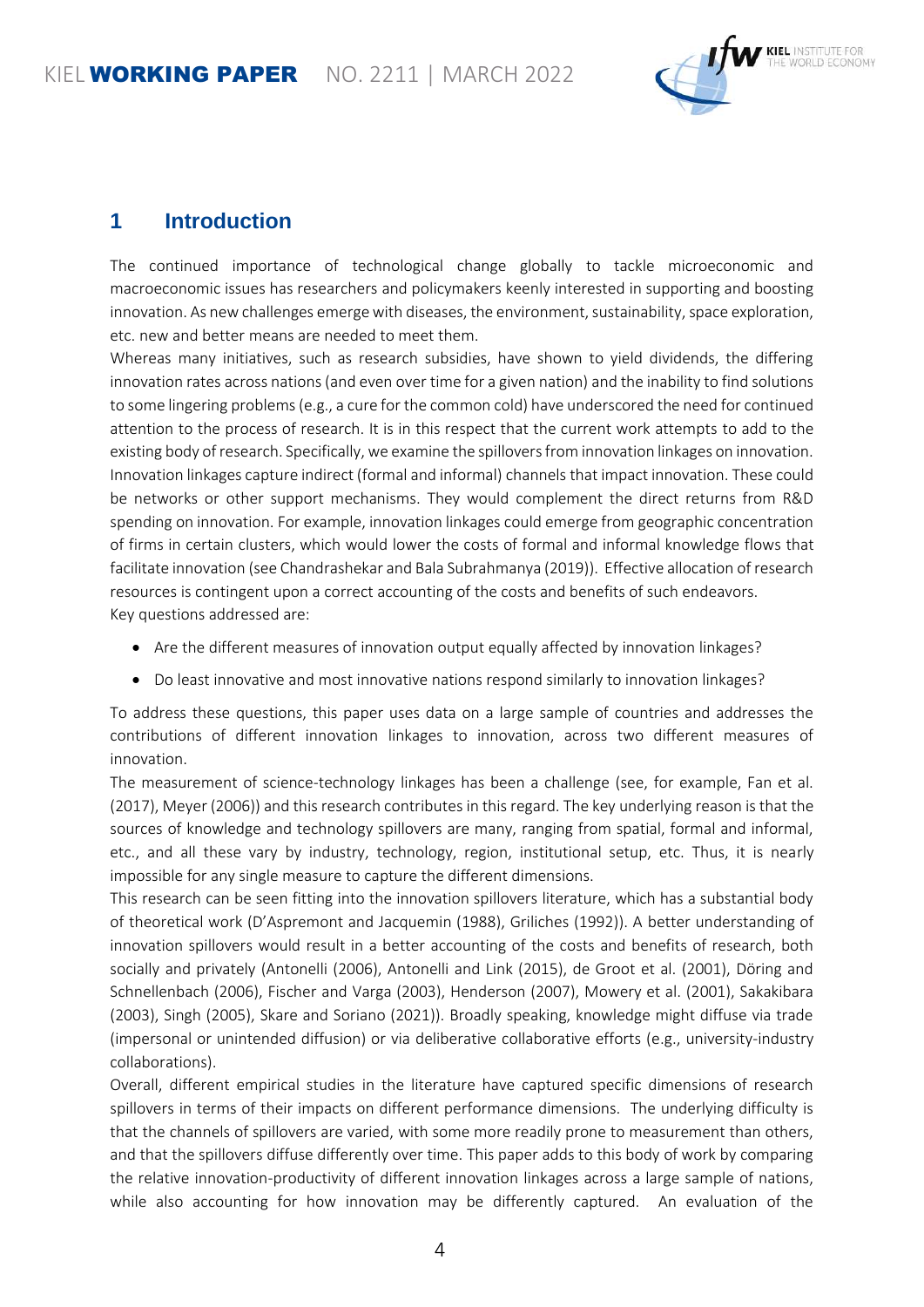

effectiveness of innovation linkages in promoting innovation can be useful in ascertaining the success of national or regional innovation systems (Lee and Park (2006), Li et al. (2021), Nelson (1993)).

The empirical results show that a broader index of innovation linkages shows positive and significant spillovers on innovation, while joint ventures and university-industry collaborations fail to exert a significant influence. These spillovers are reinforced by the positive and expected impacts of R&D spending. From a policy perspective, the findings will enable a better cost-benefit accounting of the process of innovation. At a broader level, the findings have implications for knowledge flows (see Antonelli and Link (2015)).

In other results, greater venture capital investments boost innovation in most cases, while more FDI boosts one type of innovation output. These findings are uniquely shown to be sensitive across leastand most innovative nations, which addresses the broader question of whether there are scale economies or increasing returns in the production of innovations. Implications for technology policy are discussed. The layout of the rest of the paper includes the background and the model in the next section, followed by data and estimation, results, and conclusions.

#### **2 Background and the model**

#### 2.1 Background

This research can be seen as tying to the literature on impacts of R&D and to the effects of innovation linkages, especially external linkages.

Miguelez and Moreno (2018) focus on regional innovation and external linkages in Europe. A key question they ask is if the generation of new knowledge benefits from the combination of similar or dissimilar pieces of existing technologies – akin to whether there are scope economies in knowledge. They find that, at the local level, both related variety and unrelated variety influence regional innovation. An earlier study by Rothwell and Dodgson (1991) focused on firm size in this context, arguing that while small and medium-sized enterprises (SMEs) can enjoy a number of advantages in the innovation process, they can also suffer from a number of disadvantages, including the inability to establish the appropriate scientific networks. The importance of interpersonal networks in impacting knowledge diffusion was also found by Singh (2005). One specific dimension of collaboration, namely, universityindustry collaboration, has received a fair bit of attention, especially following the passage of the Bayh-Dole Act (Mowery et al. (2001); also see Goel and Göktepe-Hultén (2013)). There is some evidence in the literature on the distinction between strong and weak spillover ties – Wang et al. (2017) provide evidence from the semiconductor industry.

A section of the literature has focused on the impacts of R&D on productivity. In this context, Coe and Helpman (1995) find that foreign R&D has beneficial effects on domestic productivity, and the estimated rates of return on R&D to be high, both in terms of domestic output and international spillovers (also see Engelbrecht (1997)).

Even beyond international borders, the geographic or spatial dimension of knowledge and technology spillovers is important domestically as well. The main premise is that knowledge spillovers are greater in the immediate vicinity and dissipate in more distant areas (Fischer and Varga (2003), Döring and Schnellenbach (2006), Henderson (2007)). Of course, the extent of spatial spillovers is subject to the nature of the industry, the type of technology, and institutional setup (e.g., the degree of intellectual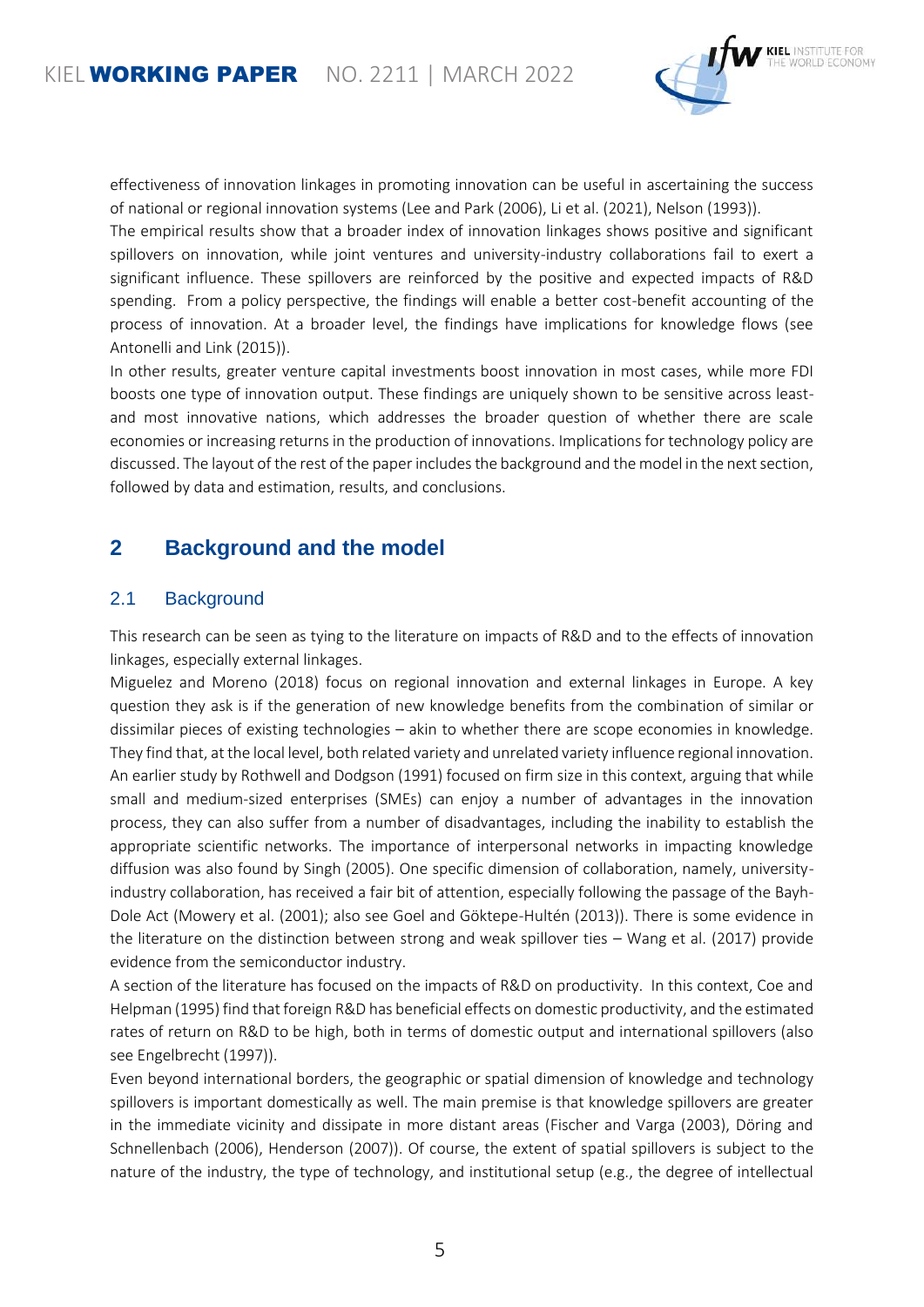

property protection). While we do not consider the spatial aspects directly in this paper, they are indirectly accounted for via the innovation linkage variables that span different jurisdictions.

In a dynamic sense, technology spillovers have longer-term payoffs as future technologies are based on current spillovers (Antonelli (2006)). How these spillovers depreciate over time is a key question in assessing the social returns from a given innovation (Henderson (2007)).

A broader overview of these issues is provided in an informative review by Feldman (1999). She identifies four separate strains in the empirical spillover literature: innovation production functions; the linkages between patent citations, knowledge spillovers via labor mobility; and knowledge spillovers embodied in traded goods (whereby knowledge is directly evident or possible through reverse engineering). She further notes that the spillovers are subject to knowledge agglomeration economies, the attributes of knowledge (e.g., basic or applied), and the characteristics of firms (both knowledge producers and recipients).

In the context of this brief literature overview, the contribution of this work lies in comparing the relative innovation-productivity of different innovation linkages across two patent measures for a large sample of nations.

#### 2.2 The Model

Based on the above, we can formulate our main hypothesis:

H1: Greater innovation spillovers/linkages would lead to greater innovation, ceteris paribus.

Spillovers can be seen as boosting innovation by reducing the transaction costs of engaging in the pursuit of innovation.

Drawing on the above discussion and to test hypothesis H1, with the unit of observation being a country and year, the general form of the estimated equation is the following

Patenti = f(R&Dlag, Innovation linkagesj, GDP growth, Rule of Law, FDI, Venture capital (VenCAP), Market size (POP), Ease of credit (CreditEASE)) (1) i = Patent1, Patent2 j = UnivINDlag, JointVENlag, INNlink

The dependent variable is innovation output and we proxy this by the number of patents. While patents are the most readily available and frequently used measures of innovation output, they are imperfect, suffering from the inability to capture unpatented or unpatentable innovations as well as the inability to qualitatively distinguish across innovations. To somewhat get around this limitation, we use two alternative patenting measures. Patent1 is the number of resident patent applications per GDP filed at a given national or regional patent office, while Patent2 includes the number of Patent Cooperation Treaty (PCT) applications (per GDP). The Patent2 measure has a broader scope as it makes it possible for an applicant to seek patent protection for an invention simultaneously in a number of countries by filing a single international patent application. One could envision where small, first-time inventors in a nation might apply for Patent1, while large corporations, especially multi-national corporations, might more likely file Patent2 applications. The correlation between the two innovation measures, Patent1 and Patent2, is 0.7 (Table 2), implying that they are capturing somewhat different aspects of innovation output.

The main contribution of this work lies in considering the different dimensions of innovation linkages and their spillovers on innovation (across two different measures of patenting). Innovation linkages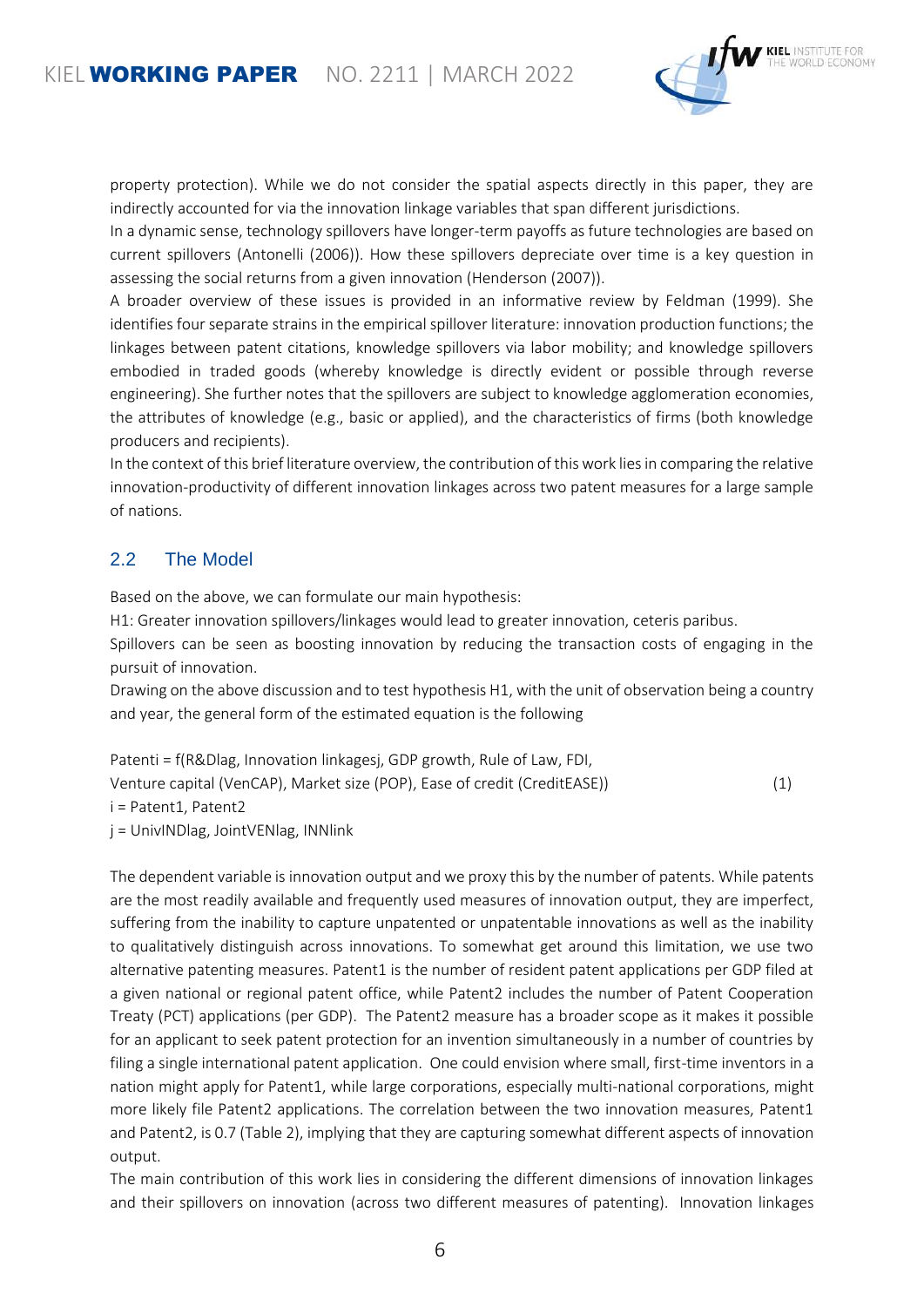

capture different aspects of (inward) innovation spillovers, and can alternately be viewed as indirect inputs in the innovation process (Antonelli (2006)). In practice, innovation spillovers are hard to capture, and, consequently, the related theoretical work (see D'Aspremont and Jacquemin (1988) for a seminal theoretical study has outpaced empirical work (see Antonelli and Link (2015) and Griliches (1992) for reviews of the literature). For instance, aspects of networking by scientists, including active and passive networking, are almost difficult to capture across nations, although such networks are crucial to research collaborations.<sup>1</sup>

We consider three linkage measures: (i) joint venture and strategic alliance deals (JointVENlag);<sup>2</sup> (ii) university-industry research collaborations (UnivINDlag), (see Fischer and Varga (2003)); and (iii) a broader index of innovation linkages (INNlink) that includes (i) and (ii) as its components, and also includes GERD financed from abroad, state of cluster development, and patent families (see Table 1 for details). According to the source, GII, "The Innovation linkages sub-pillar draws on both qualitative and quantitative data regarding business/university collaboration on R&D, the prevalence of well-developed and deep clusters, the level of gross R&D expenditure financed by abroad, and the number of deals on joint ventures and strategic alliances", ([https://www.wipo.int/edocs/pubdocs/en/wipo\\_pub\\_gii\\_2016](https://www.wipo.int/edocs/pubdocs/en/wipo_pub_gii_2016-annex1.pdf) [annex1.pdf,](https://www.wipo.int/edocs/pubdocs/en/wipo_pub_gii_2016-annex1.pdf) p.54). One would expect better/more innovation linkages to boost innovation, although there might be differences across specific channels. In our sample, innovation linkages were the highest in Israel (index value = 81.6), and the lowest in Niger  $(= 1.5)$ . The index of innovation linkages would also aid in capturing cross-sectoral, in additional cross-national, connections that are often hard to capture (Dietzenbacher (2000)). Indeed, as noted by Engelbrecht (1997) and others, some innovation occurs outside the R&D sector. A broader index would capture some of these aspects. To account for the possibility of reverse feedbacks, we include a one-lag in these variables.

With respect to the innovation linkages, it is also likely that Patent1 and Patent2 would differently capture the spillovers from the different innovation linkages. If that is indeed the case, then that would be another contribution of this work.

Beyond innovation linkages that are the claimed novelty of this work, R&D input is the key input in innovation. In this context, there is the issue of the time lag between research spending being incurred and when the innovation materializes (Hall et al. (1986); also see Goel and Saunoris (2016)). Furthermore, there is the possibility of a bi-directional causality between the input and output of research. To address these aspects, we include a one-year lagged value of R&D (R&Dlag), which stood at about one percent of GDP in our sample.

Among the other control variables, GDP growth captures the strength of the economy and is associated with economic sentiments. In economies with high rates of economic growth, there is greater optimism, ceteris paribus, and this optimism is especially important for the pursuit of innovation. Given the yearto-year fluctuations in the GDP growth rates in many nations, we take the average 5-year GDP growth rate (per capita) from 2015-2019 (GDPgrAVG). The average growth in GDP per capita in our sample was around 2 percent.

Institutional quality is important in the smooth workings of the markets and in the ability of investors to protect intellectual property and reap related rewards. To this effect, we use the rule of law index (RuleLAW). Nations with a better/strengthened rule of law have better protection of property rights,

l

*<sup>1</sup> See Goel and Grimpe (2013) for a related study of German scientists.*

*<sup>2</sup> A subset of joint ventures could be research joint ventures – see Di Cagno et al. (2016), Kamien et al. (1992).*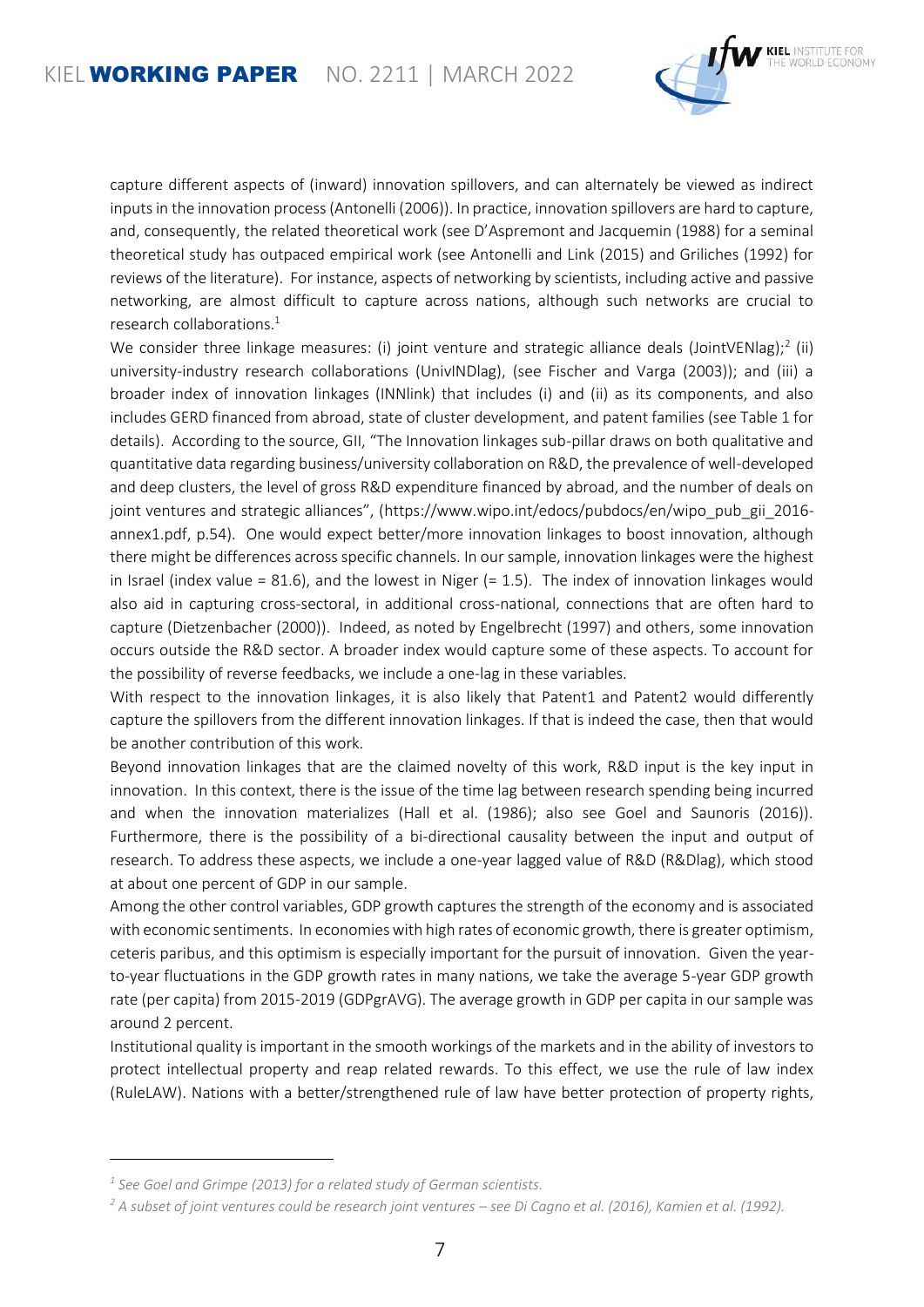

workings of the legal system, and the enforcement of contracts. These are all important factors in the pursuit of innovation.<sup>3</sup>

The consideration of venture capital (VenCAP) and FDI can be seen as capturing domestic versus external capital. Further, venture capital investments are generally seed capital investments in the initial stages, especially by nascent entrepreneurs, while FDI might be accompanied by some embedded technical know-how or process innovation (see Salim et al. (2017)). Related to this, the ease of obtaining credit (CreditEASE) is included to capture the costs of innovation. Greater ease of credit would lower the costs of innovation on the one hand, while making the status quo more desirable on the other hand. Finally, demand-pull innovation aspects are captured by including the market size, proxied by population. Other things being the sample, a large market would make some innovations more attractive by increasing their potential payoffs. In the following section, we discuss the data and the estimation techniques employed in our empirical analysis,

#### **3 Data and estimation**

#### 3.1 Data

The main source of the data for this study is the Global Innovation Index (GII) 2020, [https://www.wipo.int/global\\_innovation\\_index/en/2020/.](https://www.wipo.int/global_innovation_index/en/2020/) This source provides comparable data on scores of nations on various dimensions of innovation input and output.<sup>4</sup> These data are supplemented with data from other international sources that are routinely used in the analysis.

Details about the variables used, including variable definitions, summary statistics, data sources are in Table 1, and Table 2 provides a correlation matrix between the key variables used in the analysis. The correlation between both the patent measures (Patent1 and Patent2) and the three innovation linkage measures (JointVENlag, UnivINDlag, INNlink) are positive, with Patent2 being relatively more highly correlated than Patent1. Interestingly, joint ventures are not correlated with Patent1, unlike with Patent2 (Table 2). We turn next to a discussion of the estimation strategy.

#### 3.2 Estimation

l

To address different aspects of equation (1) and to test the validity of our results, we employ three different estimation strategies. First, Table 3 reports results from robust regression. Regression is less sensitive to outlying values compared to OLS estimation. The overall fit of the various models is quite decent, and the variance inflation factor (VIF) shows an absence of multicollinearity across the explanatory variables. Second, potential simultaneity issues are addressed in Table 4 through a 2SLS regression. Here R&D is instrumented by a dummy variable identifying island nations (ISLAND) and an index of a nation's infrastructure (INFRAst). The different diagnostic tests (reported at the bottom of the table) generally support our instrument choice. Finally, quantile regression (see Koenker and

*<sup>3</sup> Some studies have used a narrower index of patent protection to account for some related aspects (Goel and Saunoris (2016)).*

*<sup>4</sup> While the GII is available for a few more years, the coverage of nations (and in some case of the variables included) varies somewhat from year to year. We employ a cross-section analysis from the 2020 GII report, in part to maximize coverage and because the index and institutional variables in the analysis do not change much from year to year.*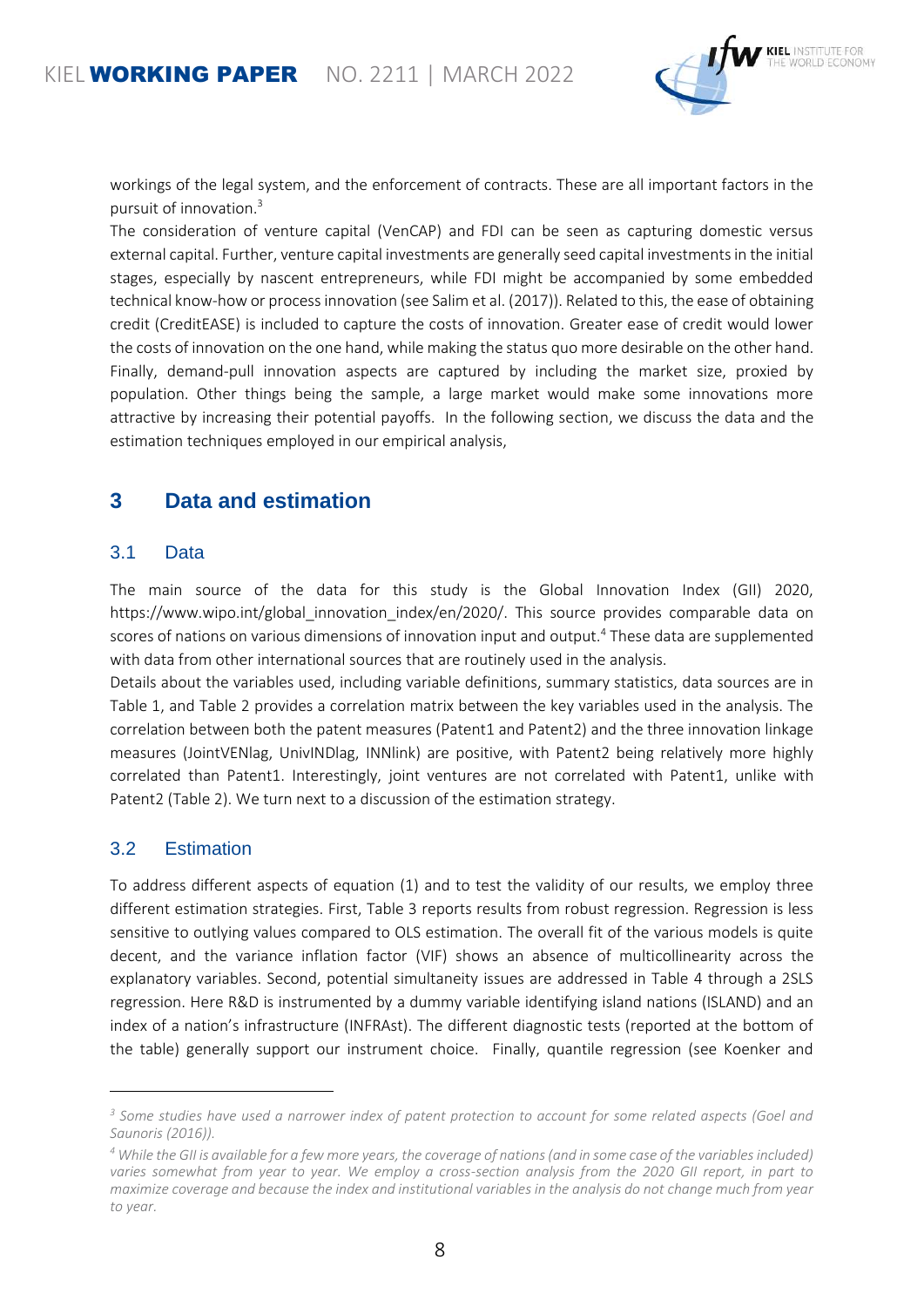

Hallock (2001)) are reported to see how the effects of innovation linkages vary across the distribution (at the median, 25th quantile, and 75th quantile) of the respective dependent variables. The results section follows.

#### **4 Results**

l

#### 4.1 Baseline models

The baseline, using robust regression, are presented in Table 3, with four models for each dependent variable, respectively.

As expected, the effect of lagged R&D on innovation is positive and statistically significant. This finding holds across both measures of innovation - Patent1 and Patent2. R&D is the key input in the production of innovation and our results bear this out. In terms of the magnitude of the effects, the elasticity of Patent1 with respect to R&Dlag is 0.57 (Model 3a.4), while the corresponding elasticity with respect to Patent2 in Model 3b.4 is 0.62. Thus, the productivity of R&D in generating patents (keeping in mind that not all output of research is patented or is patentable) is similar across the two measures of innovation. Turning to the impacts of innovation linkages that form the main contribution of this work, we see that the coefficients on both UnivINDlag and JointVENlag are positive but statistically insignificant. It could be the case that the effects of university-industry collaborations and joint ventures on innovation occur with a longer time lag than one year or the manner in which the underlying variables are measured is unable to uncover some important channels of influence.<sup>5</sup> The story is stronger when a broader measure of innovation linkages, INNlink, is considered. In this case, the resulting coefficient is positive and statistically significant and this true for both dependent variables. The broader measure is able to capture a wider set of potential spillovers on innovation, including spillovers from and within the various channels. Quantitatively, the elasticity of Patent1 with respect to INNlink in Model 3a.4 is 0.53, while the elasticity of Patent2 with regard to INNlink in Model 3b.4 is 0.57, implying that the spillovers from innovation linkages are of a similar order of magnitude across both measures of innovation.

Interesting results also emerge with respect to FDI - it is positive and statistically significant in most cases when Patent2 is the dependent variable, but not in Models 3a.1-3a.4. FDI contributes to broader innovation, but not to narrower innovation. A part of this effect is likely due to the fact that larger, multinational, corporations are more likely to file for Patent2 type of patents (also see Liao and Yu (2013) for some evidence from Taiwanese firms).

Finally, the effects of GDP growth and the rule of law were statistically insignificant. This was also the case for population (POP) and CreditEASE in most cases - the positive sign on POP is consistent with demand-pull effects, and the negative sign on CreditEASE with status quo discussed above. The following sections test the robustness of these findings.

*<sup>5</sup> For example, the university-industry collaboration variable, UnivIND, is based perceptions of survey respondents - see Table 1 for details. Goel and Göktepe-Hultén (2013) considered more direct measures of academic-industry collaborations in Germany and found that both industry cooperation and consultancy increased the likelihood of patenting, with the impact of industrial cooperation being more robust (also see Lee and Park (2006), Slavova and Jong (2021)).*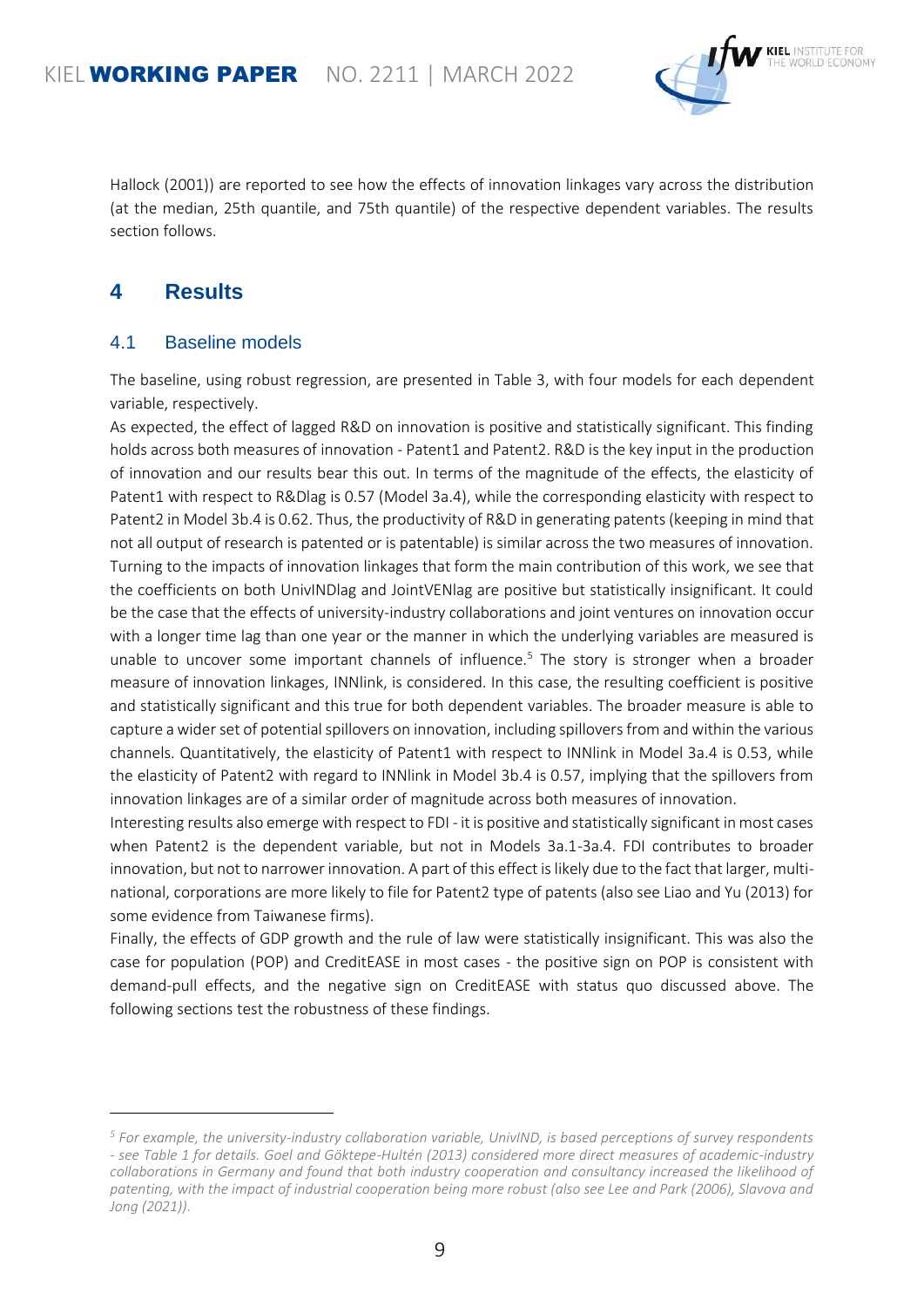

#### 4.2 Addressing potential simultaneity between R&D and innovation

Although Table 3 uses the lagged values of R&D to address simultaneity between the input and output of innovation (see Henderson (2007)), we also employ 2SLS estimation in Table 4 to address causality issues. ISLAND and INFRAst are employed as instruments for R&D, with the two models, respectively using the two dependent variables from Table 3. The geographic isolation of island nations provides different incentives to invest in R&D, and the prevalence/strength of infrastructure in a nation affects R&D (via related transaction costs). The overall fit of both models is decent and instrument choice is generally supported by the two chosen instruments.

Regarding the main variable of interest, R&D, we find the effect of R&D to be positive and significant (at the 10% level). This is true for both patent measures and supports the earlier findings in Table 3.

With respect to the other results, larger nations (POP) have greater innovation when Patent1 is the dependent variable (Model 4.a), and more venture capital deals facilitate Patent2. Further, in the case of Patent2, the coefficient on CreditEASE is negative and marginally significant. This was also true in Model 3b.3 in Table 3. The other controls lack significance, which is generally supportive of earlier findings.

#### 4.3 Effects of innovation linkages across the distribution of innovation

Table 5 provides some additional insights into the effects of innovation linkages across the distribution of innovation. Using quantile regression, this enables us to address the second question posed in the Introduction: Do the least innovative and most innovative nations respond similarly to innovation linkages?

The two panels in Table 5 alternate report results from the two dependent variables, considering the quantiles q25 (less innovation), q50 (median), and q75 (more innovative). The number of nations included varies somewhat across the two panels, with the overall fit of Patent2 regressions relatively better than those with Patent1.

The results provide some interesting and informative insights. First, whereas lagged R&D positively affects Patent2 across the distribution, its effect on Patent1 is significant at the median (and at 10% level of significance). Second, the positive influences of lagged R&D are relatively the highest for most innovative nations. These nations seem to translate R&D inputs more efficiently into innovative outputs. Third, the innovation spillovers from overall innovation linkages (INNlink) are significant for least innovation nations in Panel 5B. Such nations are able to effectively able to use innovation linkages as complementary to other innovation inputs. Fourth, greater ease of obtaining credit makes innovation less attractive for least innovative nations with Patent2 as the dependent variable (Panel 5B). In other words, easier availability of credit makes the status quo (no innovation) more desirable. The adverse spillovers of credit easing on innovation do not seem to be widely recognized. Fifth, the effect of FDI, unlike Table 3, on Patent2 seems more diffused and lacks statistical significance. Finally, nations with larger markets, as denoted by population (POP), increase Patent1 in most innovative nations. Such nations are better able to respond to demand-pull innovation, and resident patents (Patent1) measure (Patent1) picks that up (over the broader, more international, Patent2 measure).

Overall, the quantile regression results show the sensitivity of the results in Table 3, and underscore the importance of paying attention to the underlying measure of the innovation output before making resulting technology policy decisions. The concluding section follows.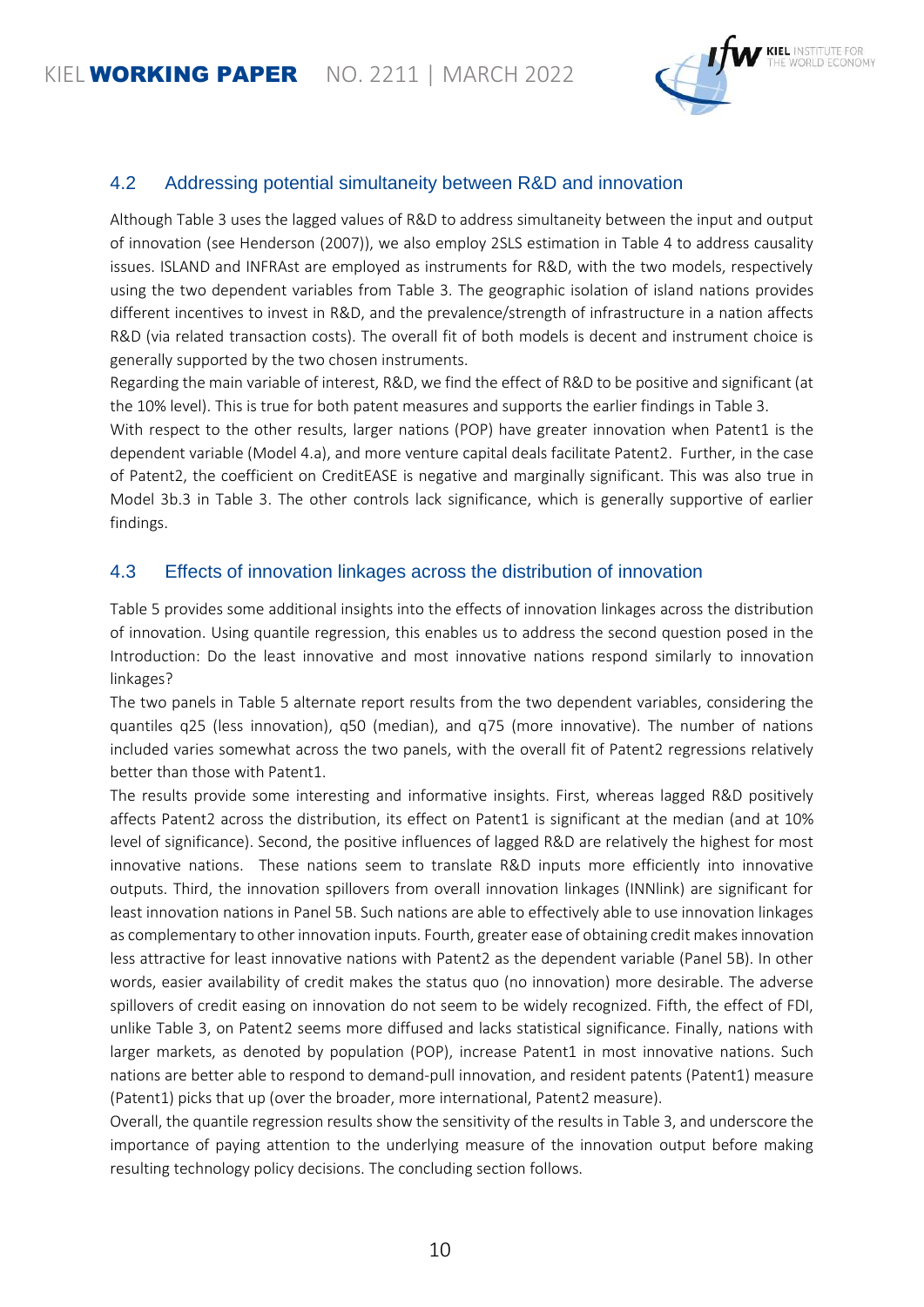#### KIEL **WORKING PAPER** NO. 2211 | MARCH 2022



#### **5 Conclusions**

Whereas various drivers of the international innovative activity have been studied in the literature, our understanding of the contributions of different innovation linkages to innovation deserves more attention (Antonelli and Link (2015), Feldman (1999), Guckenbiehl et al. (2021), Griliches (1992)). This paper addresses the contributions of different innovation linkages to innovation, across two different measures of innovation. The use of multiple spillover channels also ties to addressing the payoffs from embodied and disembodied technical change (Krammer (2014)). The large sample of nations considered is an additional contribution of this work.

Considering three aspects of innovation linkages in terms of their impact on innovation, we find that a broader index of innovation linkages shows positive and significant spillovers on innovation, while joint ventures and university-industry collaborations fail to exert a significant influence. These results support Hypothesis H1, with the qualification that specific channels of spillovers might not have a significant impact. These spillovers are reinforced by the positive and expected impacts of R&D spending. In other results, greater venture capital investments boost innovation in most cases, while more FDI boosts one type of innovation output.

These findings are uniquely shown to be sensitive across least- and most innovative nations when a quantile regression is employed.

Turning to the questions posed in the Introduction, we are able to provide the following answers:

- Are the different measures of innovation output equally affected by innovation linkages? The two measures of innovation considered seem to benefit similarly from innovation linkages. A ten percent increase in the broad index of innovation linkages (INNlink) tends to increase innovation (patent applications) by about 5-6 percent (Table 3). Thus, some channels of spillover transmissions have stronger ties to innovation than others (Wang et al. (2017)).
- Do least innovative and most innovative nations respond similarly to innovation linkages? No. Table 5 shows that it is the least innovative nations that benefit from innovation linkages (using broad innovation linkage index). On the other hand, the most innovative nations do not seem to benefit significantly from innovation linkages.

A number of implications for technology policy emerge from the analysis. First, given the complementarity between R&D spending and innovating linkages, nations with resources constraints in supporting R&D directly might look to complementary channels to boost innovation. Second, sound technology policies would benefit from the use of multiple measures of innovation output, since our analysis shows that some factors driving innovation change in magnitude and significance whether Patent1 or Patent2 is used as a measure of innovation output. The broader Patent2 measure might be more relevant when regional technology policies are being framed (see Liao and Yu (2013), Yang et al. (2021)). Third, the sensitivity of some drivers of innovation to the prevalence of innovation (Table 5), suggests that technology policies be tailored to nations with different innovation rates – one size does not fit all when it comes to technology policy. At a broader level, these findings can prove useful in the design and updates of national innovation systems (see Nelson (1993)). Finally, the role of inward FDI is complementary to domestic VC funding in that both boost innovation. Relatively speaking, VC investments are generally more forward-looking and frequently are in new technologies (or even unproven) technologies. FDI can also be a channel of technology spillovers (Salim et al. (2017)).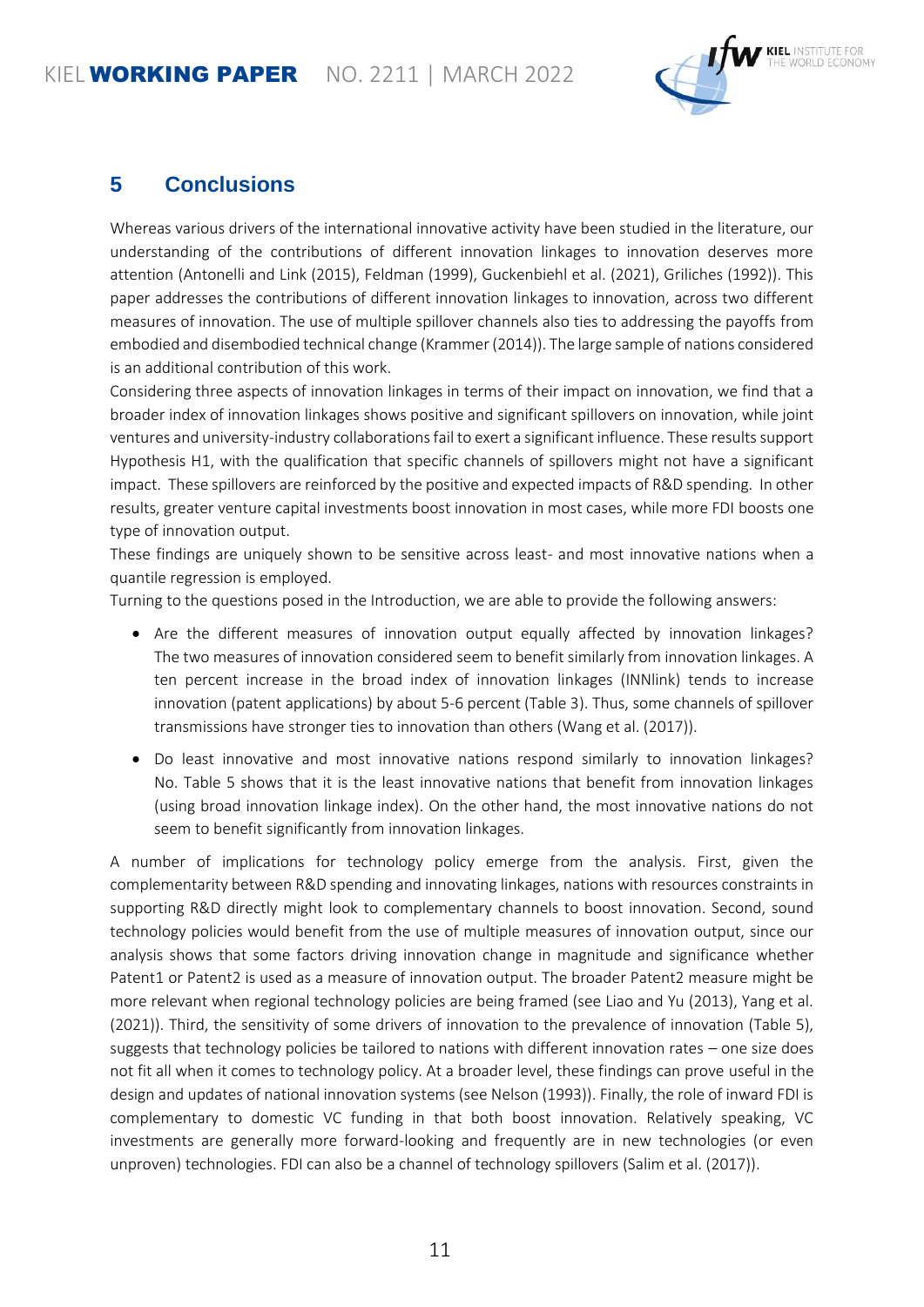

In closing, we point out some limitations of this work. One, we have been unable to account for all channels of knowledge transmission. For example, the role of networking through professional conferences and associations is important (Goel and Grimpe (2013)), but not captured in the measures employed. Two, the qualitative distinction across patents (e.g., design versus utility patents), and across industry/product types are likely crucial in determining the extent and the speed of spillovers. Incorporation of these aspects must await the availability of data at a finer level of detail.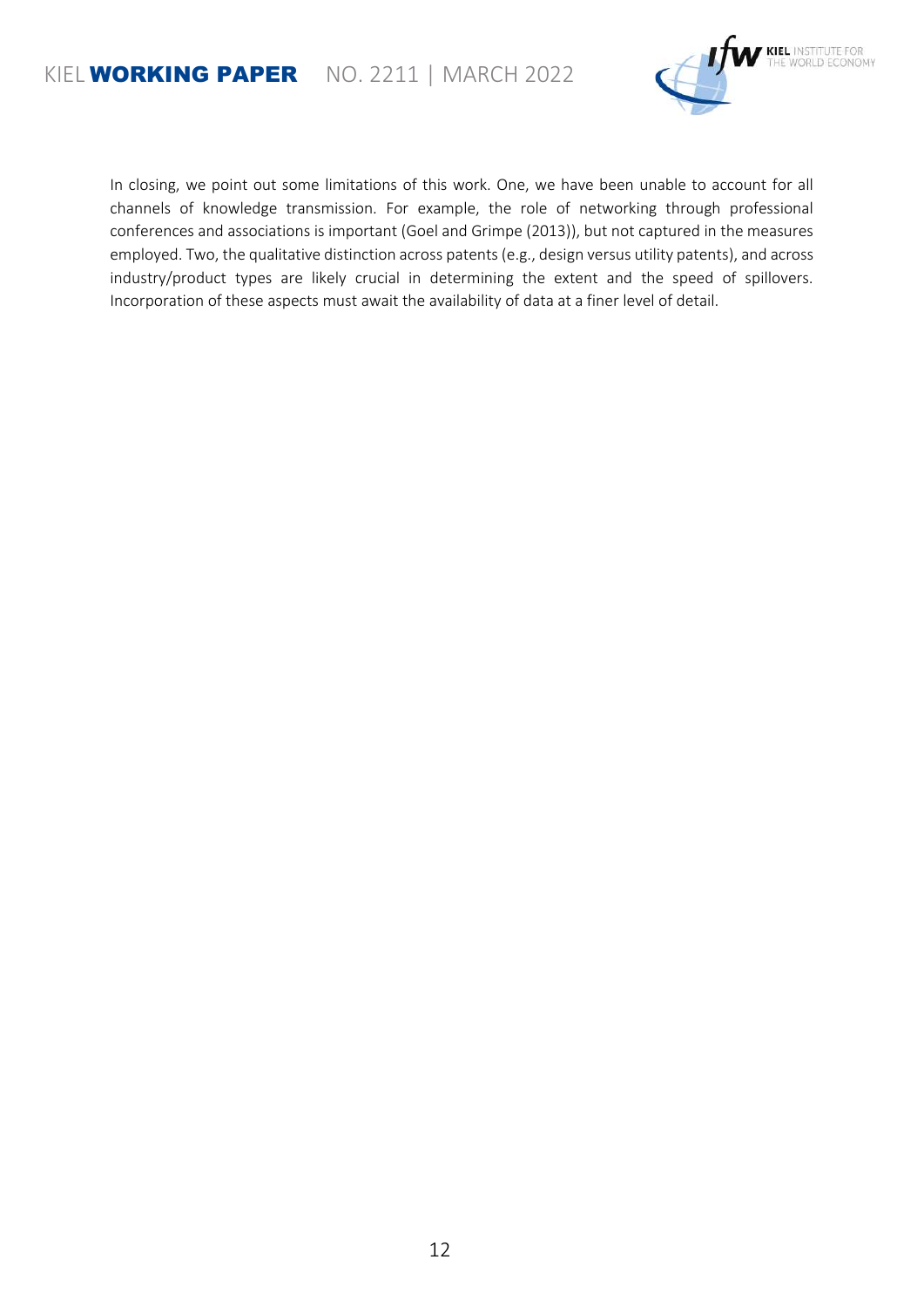

## REFERENCES

Antonelli, C. (2006). Diffusion as a process of creative adoption. *Journal of Technology Transfer* 31(2): 211–226.

Antonelli, C., and A. N. Link (Eds.) (2015). Routledge Handbook of the Economics of Knowledge. Oxon: Routledge.

Chandrashekar, D., and M. H. Bala Subrahmanya (2019). Exploring the factors of cluster linkages that influence innovation performance of firms in a cluster. *Economics of Innovation and New Technology* 28(1): 1–22.

Coe, D.T., and E. Helpman (1995). International R&D spillovers. *European Economic Review* 39(5): 859– 887.

D'Aspremont, C., and A. Jacquemin (1988). Cooperative and noncooperative R&D in duopoly with spillovers. *American Economic Review* 78(5): 1133–1137.

de Groot, H.L.F., P. Nijkamp, and Z. Acs (2001). Knowledge spill-overs, innovation and regional development. *Papers in Regional Science* 80(3): 249–253.

Di Cagno, D., A. Fabrizi, V. Meliciani, and I. Wanzenböck (2016). The impact of relational spillovers from joint research projects on knowledge creation across European regions. *Technological Forecasting and Social Change* 108: 83–94.

Dietzenbacher, E. (2000). Spillovers of innovation effects. *Journal of Policy Modeling* 22(1): 27–42.

Döring, T., and J. Schnellenbach (2006). What do we know about geographical knowledge spillovers and regional growth?: A survey of the literature. *Regional Studies* 40(3): 375–395.

Engelbrecht, H.-J. (1997). International R&D spillovers, human capital and productivity in OECD economies: An empirical investigation. *European Economic Review* 41(8): 1479–1488.

Fan, X., W. Liu, and G. Zhu (2017). Scientific linkage and technological innovation capabilities: International comparisons of patenting in the solar energy industry. *Scientometrics* 111: 117–138.

Feldman, M.P. (1999). The new economics of innovation, spillovers and agglomeration: A review of empirical studies. *Economics of Innovation and New Technology* 8(1-2): 5–25.

Fischer, M., and A. Varga (2003). Spatial knowledge spillovers and university research: Evidence from Austria. *Annals of Regional Science* 37: 303–322. [<https://doi.org/10.1007/s001680200115>](https://doi.org/10.1007/s001680200115)

Goel, R.K., and D. Göktepe-Hultén (2013). Industrial interactions and academic patenting: evidence from German scientists. *Economics of Innovation and New Technology* 22(6): 551–565.

Goel, R.K., and C. Grimpe (2013). Active versus passive academic networking: Evidence from microlevel data. *Journal of Technology Transfer* 38(2): 116–134.

Goel, R.K., and J. W. Saunoris (2016). Institutional path dependence and international research intensity. *Economic Modelling* 52(PB): 851–858.

Griliches, Z. (1992). The search for R&D spillovers. *Scandinavian Journal of Economics* 94(supplement): 29–47.

Guckenbiehl, P., G. C. de Zubielqui, and N. Lindsay (2021). Knowledge and innovation in start-up ventures: A systematic literature review and research agenda. *Technological Forecasting and Social Change* 172: 121026.

Hall, B.H., Z. Griliches, and J. A. Hausman (1986). Patents and R and D: Is there a lag? *International Economic Review* 27(2): 265–283.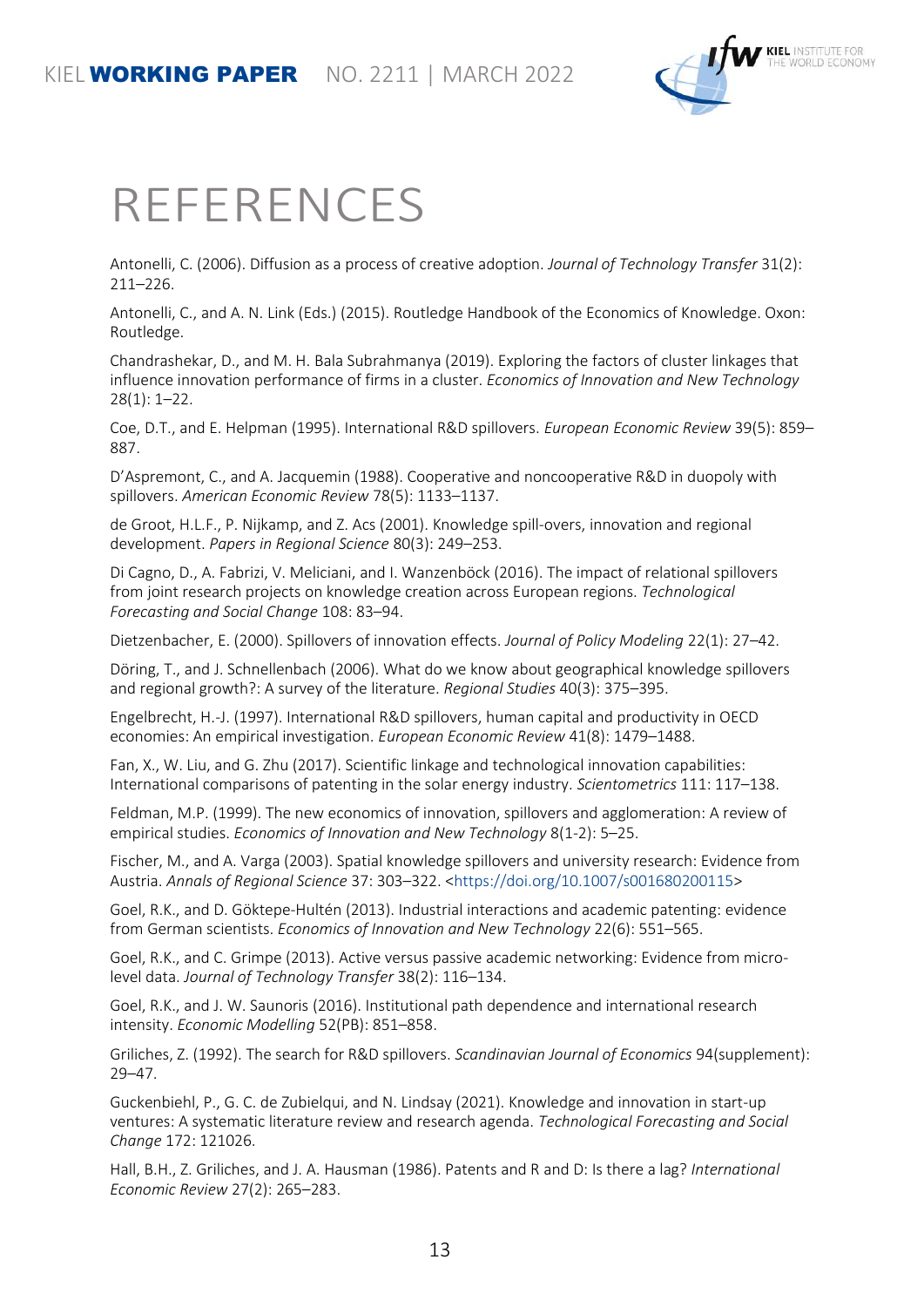#### KIEL **WORKING PAPER** NO. 2211 | MARCH 2022



Henderson, J.V. (2007). Understanding knowledge spillovers. *Regional Science and Urban Economics* 37(4): 497–508.

Kamien, M.I., E. Muller, and I. Zang (1992). Research joint ventures and R&D cartels. *American Economic Review* 82(5): 1293–1306.

Koenker, R., and K. F. Hallock (2001). Quantile regression. *Journal of Economic Perspectives* 15(4): 143–156.

Krammer, S.M.S. (2014). Assessing the relative importance of multiple channels for embodied and disembodied technological spillovers. *Technological Forecasting and Social Change* 61: 272–286.

Lee, J.-d., and C. Park (2006). Research and development linkages in a national innovation system: Factors affecting success and failure in Korea. *Technovation* 26(9): 1045–1054.

Li, Y., Y.Wei, Y. Li, Z. Lei, and A. Ceriani (2021). Connecting emerging industry and regional innovation system: Linkages, effect and paradigm in China. *Technovation*, 102388, in press.

Liao, T.-J., and C.-M. J. Yu (2013). The impact of local linkages, international linkages, and absorptive capacity on innovation for foreign firms operating in an emerging economy. *Journal of Technology Transfer* 38: 809–827.

Meyer, M. (2006). Measuring science-technology interaction in the knowledge-driven economy: The case of a small economy. *Scientometrics* 66: 425–439.

Miguelez, E., and R. Moreno (2018). Relatedness, external linkages and regional innovation in Europe. *Regional Studies* 52(5): 688–701.

Mowery, D.C., R.R. Nelson, B.N. Sampat, and A. A. Ziedonis (2001). The growth of patenting and licensing by U.S. universities: An assessment of the effects of the Bayh–Dole Act of 1980. *Research Policy* 30(1): 99–119.

Nelson, R.R. (ed.) (1993) National Innovation Systems: A Comparative Analysis. Oxford: Oxford University Press.

Rothwell, R., and M. Dodgson (1991). External linkages and innovation in small and medium-sized enterprises. *R&D Management* 21(2): 125–138.

Salim, A., M. R. Razavi, and A. Afshari-Mofrad (2017). Foreign direct investment and technology spillover in Iran: The role of technological capabilities of subsidiaries. *Technological Forecasting and Social Change* 122: 207–214.

Sakakibara, M. (2003). Knowledge sharing in cooperative research and development. *Managerial and Decision Economics* 24(2-3): 117–132.

Singh, J. (2005). Collaborative networks as determinants of knowledge diffusion patterns. *Management Science* 51(5): 756–770.

Skare, M., and D. R. Soriano (2021). Technological and knowledge diffusion link: An international perspective 1870–2019. *Technology in Society* 66: 101652.

Slavova K., and S. Jong (2021). University alliances and firm exploratory innovation: Evidence from therapeutic product development. *Technovation* 107: 102310.

Wang, C.-C., H.-Y. Sung, D.-Z. Chen, and M.-H. Huang (2017). Strong ties and weak ties of the knowledge spillover network in the semiconductor industry. *Technological Forecasting and Social Change* 118: 114–127.

Yang, R., T. Che, and F. Lai (2021). The Impacts of production linkages on cross-regional collaborative innovations: The role of inter-regional network capital. *Technological Forecasting and Social Change* 170: 120905.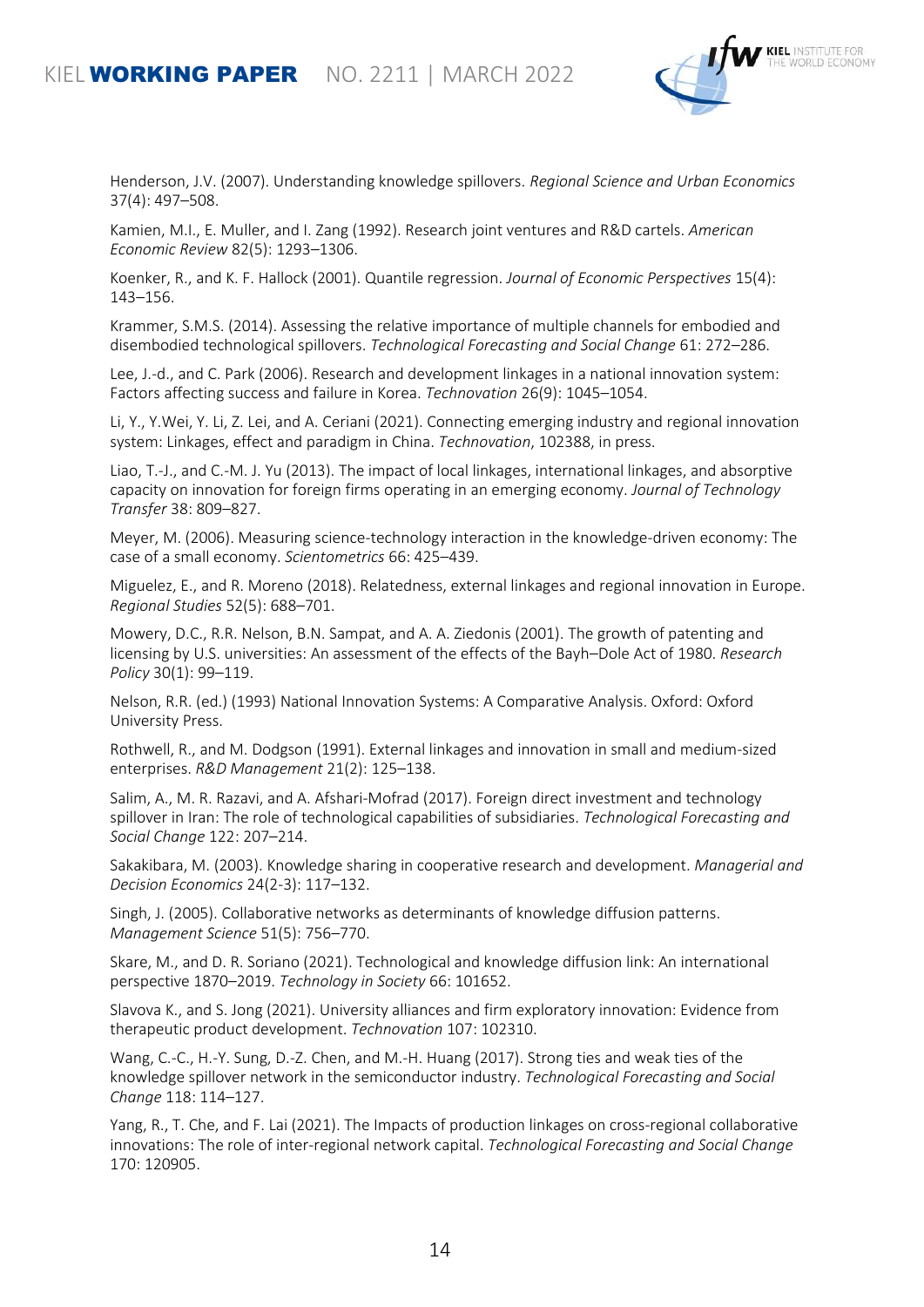KIEL WORKING PAPER NO. 2211 | MARCH 2022



| Variable            | Definition (mean; std. dev.)                                                                                                                                                                                                                                                                                                                                             | Source     |
|---------------------|--------------------------------------------------------------------------------------------------------------------------------------------------------------------------------------------------------------------------------------------------------------------------------------------------------------------------------------------------------------------------|------------|
| Patent1             | Number of resident patent applications filed at a given                                                                                                                                                                                                                                                                                                                  | GII        |
|                     | national or regional patent office (per billion PPP\$ GDP), (3.525; 9.16)                                                                                                                                                                                                                                                                                                |            |
| Patent <sub>2</sub> | Number of Patent Cooperation Treaty (PCT) applications (per                                                                                                                                                                                                                                                                                                              |            |
|                     | billion PPP\$ GDP). A PCT application refers to an international patent applications filed<br>through the WIPO-administered Patent                                                                                                                                                                                                                                       |            |
|                     | Cooperation Treaty (PCT). The PCT system makes it possible to seek patent protection<br>for an invention simultaneously in a number of countries by filing a single international<br>patent application, (0.929; 1.86)                                                                                                                                                   |            |
| R&D                 | Gross expenditure on R&D, % of GDP, (0.944; 0.99)                                                                                                                                                                                                                                                                                                                        |            |
| R&Dlag              | One-year lag of R&D, (0.938; 0.99)                                                                                                                                                                                                                                                                                                                                       |            |
| JointVENlag         | Joint venture - strategic alliance deals; number of deals, fractional counting, per billion<br>PPP\$ GDP, lagged one year, (0.032; 0.07)                                                                                                                                                                                                                                 |            |
| UnivINDlag          | University-industry research collaboration; index based on the average answer to the<br>survey question: In your country, to what extent do businesses and universities<br>collaborate on research and development (R&D)? $[1 =$ do not collaborate at all; $7 =$<br>collaborate extensively]; higher values, greater collaboration, lagged one year, (45.179;<br>14.55) |            |
| <b>INNlink</b>      | Index of innovation linkages, including university-industry research collaboration, state<br>of cluster development, GERD financed from abroad, joint venture/strategic alliance<br>deals, patent families filed in two offices. Higher values, better outcomes, (26.507;<br>15.89)                                                                                      |            |
| GDPgrAVG            | GDP per capita growth; %, 5-year average 2015-2019, (1.998; 2.32)                                                                                                                                                                                                                                                                                                        | <b>WDI</b> |
| RuleLAW             | Rule of law index. Index reflects perceptions of the extent to which<br>agents have confidence in and abide by the rules of society, and in particular the quality<br>of contract enforcement, property rights, the police, and the courts, as well as the<br>likelihood of crime and violence. Higher values, better outcomes, (50.528; 24.21)                          | GII        |
| <b>POP</b>          | Population, in million, (55.034; 176.55)                                                                                                                                                                                                                                                                                                                                 |            |
| FDI                 | Foreign direct investment (FDI), net inflows (% of GDP,                                                                                                                                                                                                                                                                                                                  |            |
|                     | three-year average), $(4.076; 6.61)$                                                                                                                                                                                                                                                                                                                                     |            |
| CreditEASE          | Ease of getting credit; higher values, better outcomes, (62.664; 20.53)                                                                                                                                                                                                                                                                                                  |            |
| VenCAP              | Venture capital deals per investment location: Number of deals<br>(per billion PPP\$ GDP), (0.111; 0.21)                                                                                                                                                                                                                                                                 |            |
| <b>INFRAst</b>      | Index of infrastructure, including information and communication technologies (ICTs),<br>general infrastructure, and ecological sustainability. Higher values, better outcomes,<br>(41.184; 12.71)                                                                                                                                                                       |            |
| <b>ISLAND</b>       | Dummy variable (=1) identifying an island nation (0.15; 0.35)                                                                                                                                                                                                                                                                                                            |            |
|                     |                                                                                                                                                                                                                                                                                                                                                                          |            |

#### *Table 1:* **Variable definitions, summary statistics, and data sources**

Note: All data are annual for 2019 (or the year reported in GII 2020) by country, unless otherwise indicated. GII: Global Innovation Index 2020, https://www.wipo.int/global\_innovation\_index/en/2020/ (The original source of the UnivIND variable listed in GII is World Economic Forum, Executive Opinion Survey). WDI: World Development Indicators, https://datacatalog.worldbank.org/dataset/world-development-indicators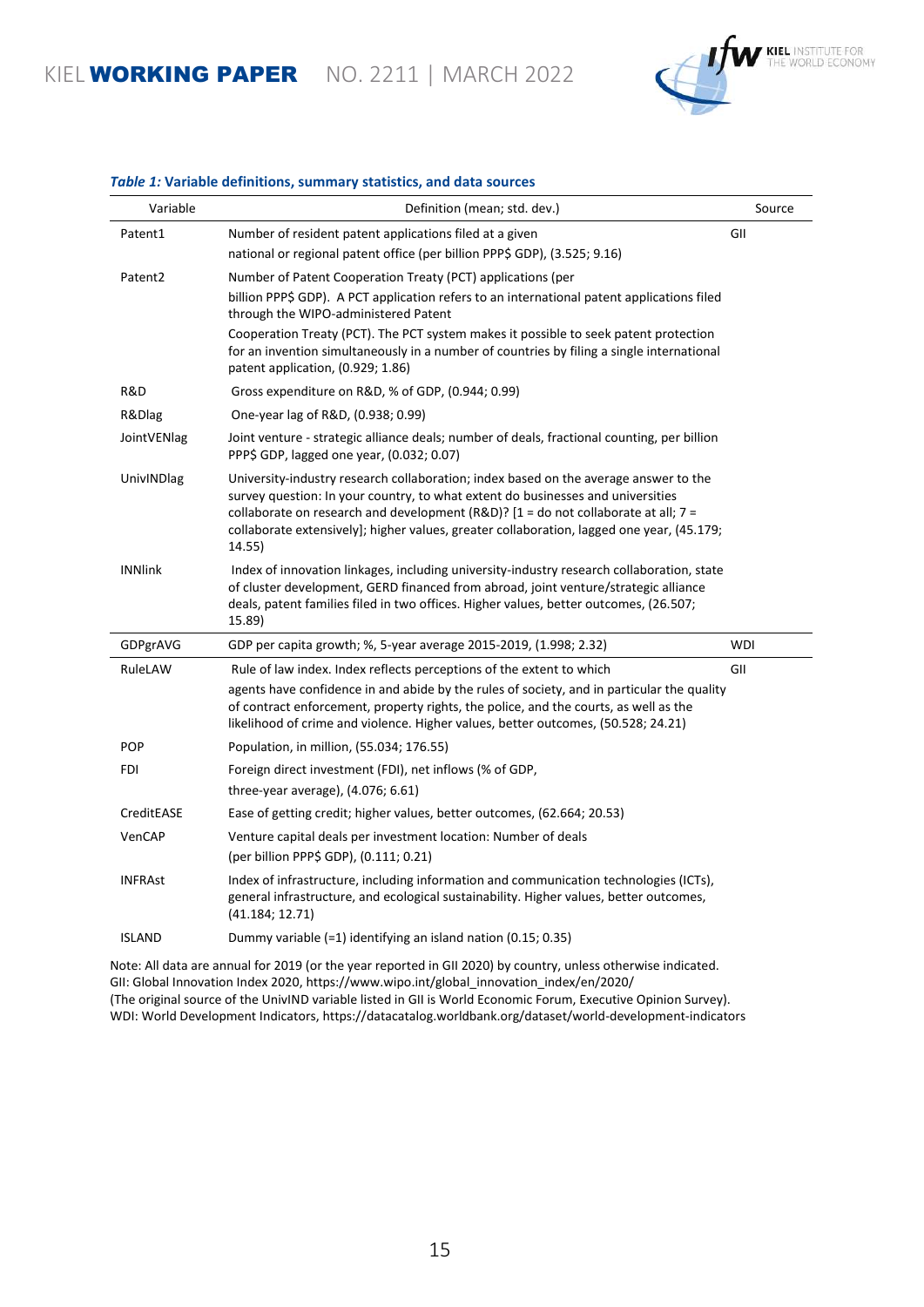

|                     | Patent1 | Patent <sub>2</sub> | R&D  | R&Dlag | JointVENlag | UnivINDlag | <b>INNlink</b> |
|---------------------|---------|---------------------|------|--------|-------------|------------|----------------|
|                     |         |                     |      |        |             |            |                |
| Patent1             | 1.00    |                     |      |        |             |            |                |
| Patent <sub>2</sub> | 0.69    | 1.00                |      |        |             |            |                |
| R&D                 | 0.62    | 0.85                | 1.00 |        |             |            |                |
| R&Dlag              | 0.62    | 0.86                | 0.99 | 1.00   |             |            |                |
| JointVENlag         | 0.02    | 0.34                | 0.30 | 0.32   | 1.00        |            |                |
| <b>UnivINDlag</b>   | 0.34    | 0.66                | 0.71 | 0.72   | 0.44        | 1.00       |                |
| <b>INNlink</b>      | 0.35    | 0.79                | 0.81 | 0.82   | 0.60        | 0.82       | 1.00           |
| Observations = 89   |         |                     |      |        |             |            |                |

#### *Table 2:* **Correlation matrix of key variables**

#### *Table 3:* **Innovation linkages and innovation: Baseline models**

| Dependent<br>variable $\rightarrow$ |          |           | Patent1   |          |          |           | Patent <sub>2</sub> |           |
|-------------------------------------|----------|-----------|-----------|----------|----------|-----------|---------------------|-----------|
| Model $\rightarrow$                 | 3a.1     | 3a.2      | 3a.3      | 3a.4     | 3b.1     | 3b.2      | 3b.3                | 3b.4      |
| R&Dlag                              | $3.53**$ | $3.29**$  | $3.55***$ | $2.15**$ | $0.95**$ | $0.88**$  | $0.98**$            | $0.61**$  |
|                                     | (9.1)    | (7.4)     | (9.9)     | (4.6)    | (11.8)   | (11.0)    | (11.5)              | (7.2)     |
| UnivINDlag                          |          | 0.01      |           |          |          | 0.001     |                     |           |
|                                     |          | (0.3)     |           |          |          | (0.1)     |                     |           |
| JointVENlag                         |          |           | 1.19      |          |          |           | 0.27                |           |
|                                     |          |           | (0.2)     |          |          |           | (0.2)               |           |
| <b>INNlink</b>                      |          |           |           | $0.07**$ |          |           |                     | $0.02**$  |
|                                     |          |           |           | (2.4)    |          |           |                     | (3.2)     |
| RuleLAW                             | $-0.02$  | $-0.01$   | $-0.02$   | $-0.02$  | 0.002    | $-0.001$  | 0.001               | 0.002     |
|                                     | (0.9)    | (0.5)     | (0.9)     | (1.4)    | (0.4)    | (0.2)     | (0.3)               | (0.7)     |
| GDPgrAVG                            | $-0.07$  | $-0.06$   | $-0.06$   | 0.02     | $-0.02$  | $-0.02$   | $-0.01$             | $-0.005$  |
|                                     | (0.5)    | (0.4)     | (0.5)     | (0.2)    | (0.5)    | (0.5)     | (0.4)               | (0.2)     |
| <b>POP</b>                          | 0.006    | 0.006     | 0.006     | 0.0002   | 0.0002   | 0.0002    | 0.0002              | $0.0004*$ |
|                                     | (1.3)    | (1.2)     | (1.3)     | (0.1)    | (0.9)    | (0.8)     | (0.8)               | (1.7)     |
| <b>FDI</b>                          | 0.03     | 0.03      | 0.02      | $-0.02$  | $0.02**$ | $0.02**$  | $0.02**$            | 0.01      |
|                                     | (0.8)    | (0.7)     | (0.6)     | (0.5)    | (2.3)    | (2.4)     | (2.0)               | (1.4)     |
| VenCAP                              | $3.44**$ | $3.33**$  | $3.41**$  | 1.93     | $1.43**$ | $2.92**$  | $1.29*$             | 0.41      |
|                                     | (2.3)    | (2.2)     | (2.3)     | (1.4)    | (2.3)    | (8.1)     | (1.9)               | (0.8)     |
| CreditEASE                          | $-0.01$  | $-0.01$   | $-0.01$   | $-0.02$  | $-0.01$  | $-0.01**$ | $-0.01$             | $-0.01$   |
|                                     | (0.7)    | (0.5)     | (0.6)     | (1.5)    | (1.5)    | (2.1)     | (1.5)               | (1.4)     |
| N                                   | 73       | 72        | 74        | 74       | 69       | 69        | 69                  | 69        |
| F-value                             | 27.9**   | $23.1***$ | $27.0**$  | $23.2**$ | $60.0**$ | 69.9**    | $50.7**$            | 59.8**    |
| R <sup>2</sup>                      | 0.53     | 0.56      | 0.54      | 0.58     | 0.77     | 0.77      | 0.77                | 0.78      |
| VIF                                 | 1.53     | 1.79      | 1.70      | 2.24     | 1.57     | 1.83      | 1.74                | 2.30      |

Notes: Notes: See Table 1 for variable definitions. The reported estimates are based on robust regression and all models included a constant term.

The reported R2s and VIF values are based on corresponding OLS regressions and the numbers in parentheses are (absolute) t-statistics, with \* and \*\*, respectively, signifying statistical significance at the 10% and 5% (or better) levels.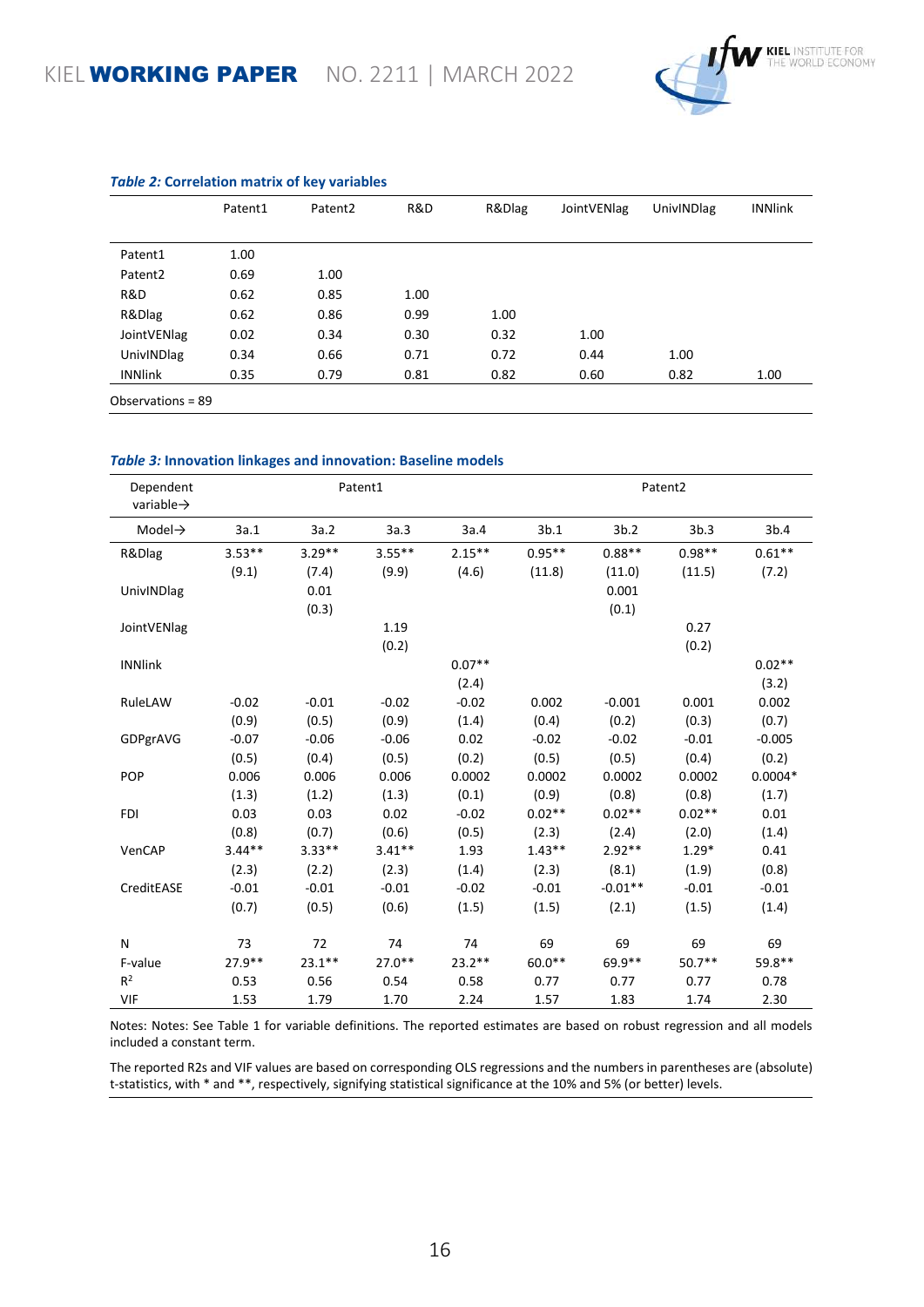

| Dependent variable $\rightarrow$ | Patent1  | Patent2   |
|----------------------------------|----------|-----------|
| Model $\rightarrow$              | 4.a      | 4.b       |
| R&D                              | $6.65*$  | $1.03*$   |
|                                  | (1.8)    | (1.9)     |
| RuleLAW                          | $-0.04$  | 0.02      |
|                                  | (0.3)    | (1.1)     |
| GDPgrAVG                         | 0.09     | $-0.04$   |
|                                  | (0.2)    | (0.5)     |
| <b>POP</b>                       | $0.02**$ | 0.0004    |
|                                  | (3.2)    | (0.6)     |
| <b>FDI</b>                       | 0.04     | 0.01      |
|                                  | (0.3)    | (0.2)     |
| VenCAP                           | $-1.59$  | $1.72*$   |
|                                  | (0.3)    | (1.9)     |
| CreditEASE                       | $-0.07$  | $-0.02*$  |
|                                  | (1.3)    | (1.8)     |
| N                                | 76       | 70        |
| F-value                          | $5.49**$ | $15.21**$ |
| R2 (centered)                    | 0.52     | 0.73      |
| Underidentification test         | $8.3**$  | $7.4**$   |
| [p-value]                        | [0.02]   | [0.02]    |
| Weak identification test         | 4.1      | 3.6       |
| Overidentification test          | 2.5      | 0.31      |
| [p-value]                        | [0.11]   | [0.58]    |

#### *Table 4:* **Innovation linkages and innovation: 2SLS regressions**

Notes: See Table 1 for variable definitions. The reported estimates are based on 2SLS, with ISLAND and INFRAst used as instruments for R&D, and all models included a constant term.

The underidentification test is Anderson canon. corr. LM statistic, the weak identification test is Cragg-Donald Wald F statistic, and the overidentification test is the Sargan statistic.

The numbers in parentheses are (absolute) z-statistics, with \* and \*\*, respectively, signifying statistical significance at the 10% and 5% (or better) levels.